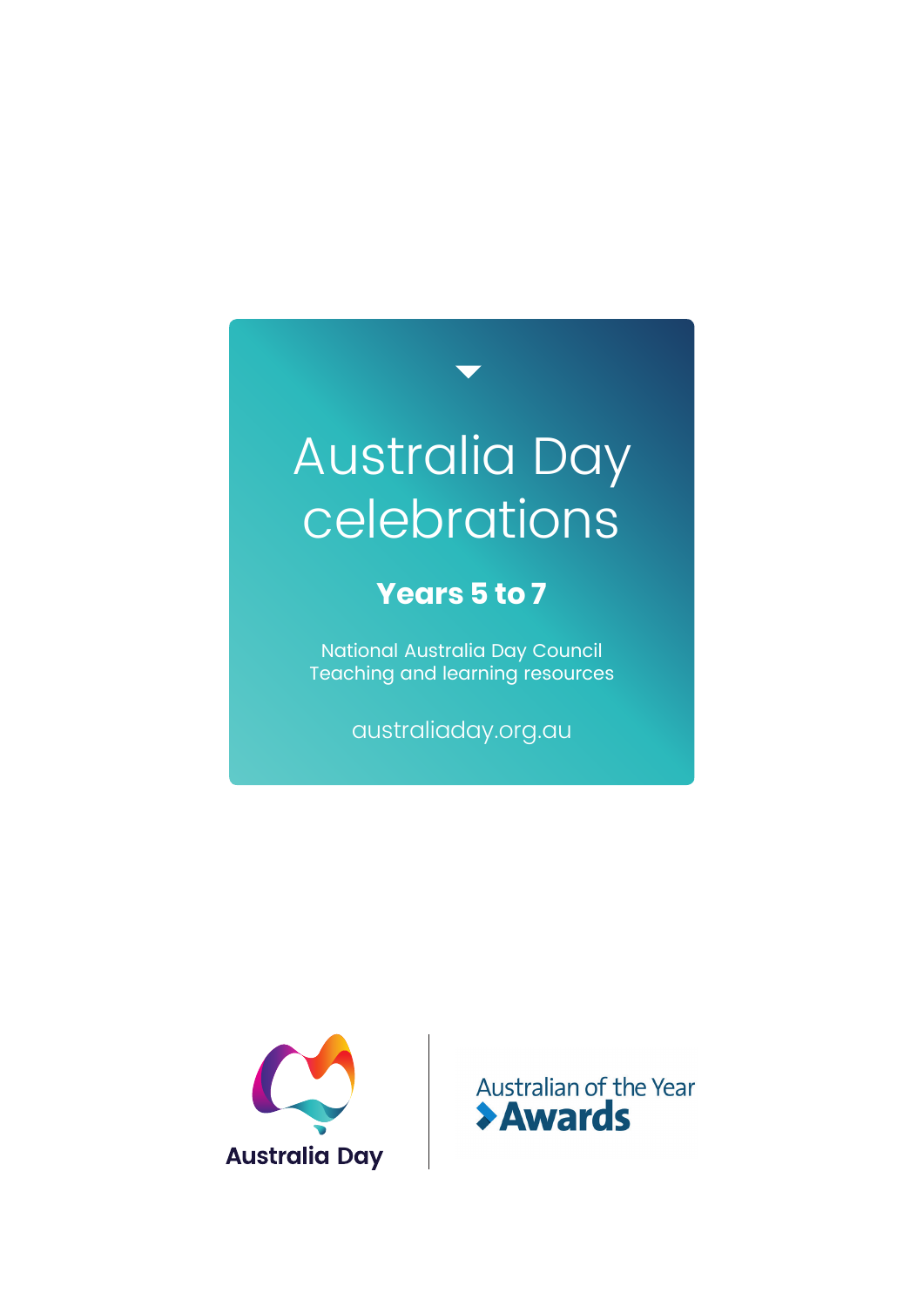# Australia Day celebrations

### Years: 5-7 Inquiry Focus: National identity

# **At a glance**

▶ What do Australia Day celebrations, Citizenship Ceremonies and pledges and the Australian of the Year Awards tell us about our sense of ourselves as Australians?

#### **Inquiry overview**

- ▶ Students explore various Australia Day celebrations, including local events and Citizenship Ceremonies, the Australian of the Year Awards and the Australian Citizenship Affirmation. They consider the meaning behind these celebrations and how they reflect Australia's civic identity.
- ▶ Small groups are organised to ascertain different perspectives on why we celebrate Australia Day. Using mobile technology, one group of students conducts a vox pop of the school community to collect and record a oneword or one-sentence response to *'Why do we celebrate Australia Day?'* They use this information to make a school statement about what they have found. Another group links with local government or online recordings of Citizenship Ceremonies to describe the ceremony and associated pledges. Another group is responsible for describing the features of the Australian of the Year Awards and why they are important.
- ▶ Students create 1–3 minute videos that illustrate each group's findings:

*Why do we celebrate Australia Day? What is our pledge?*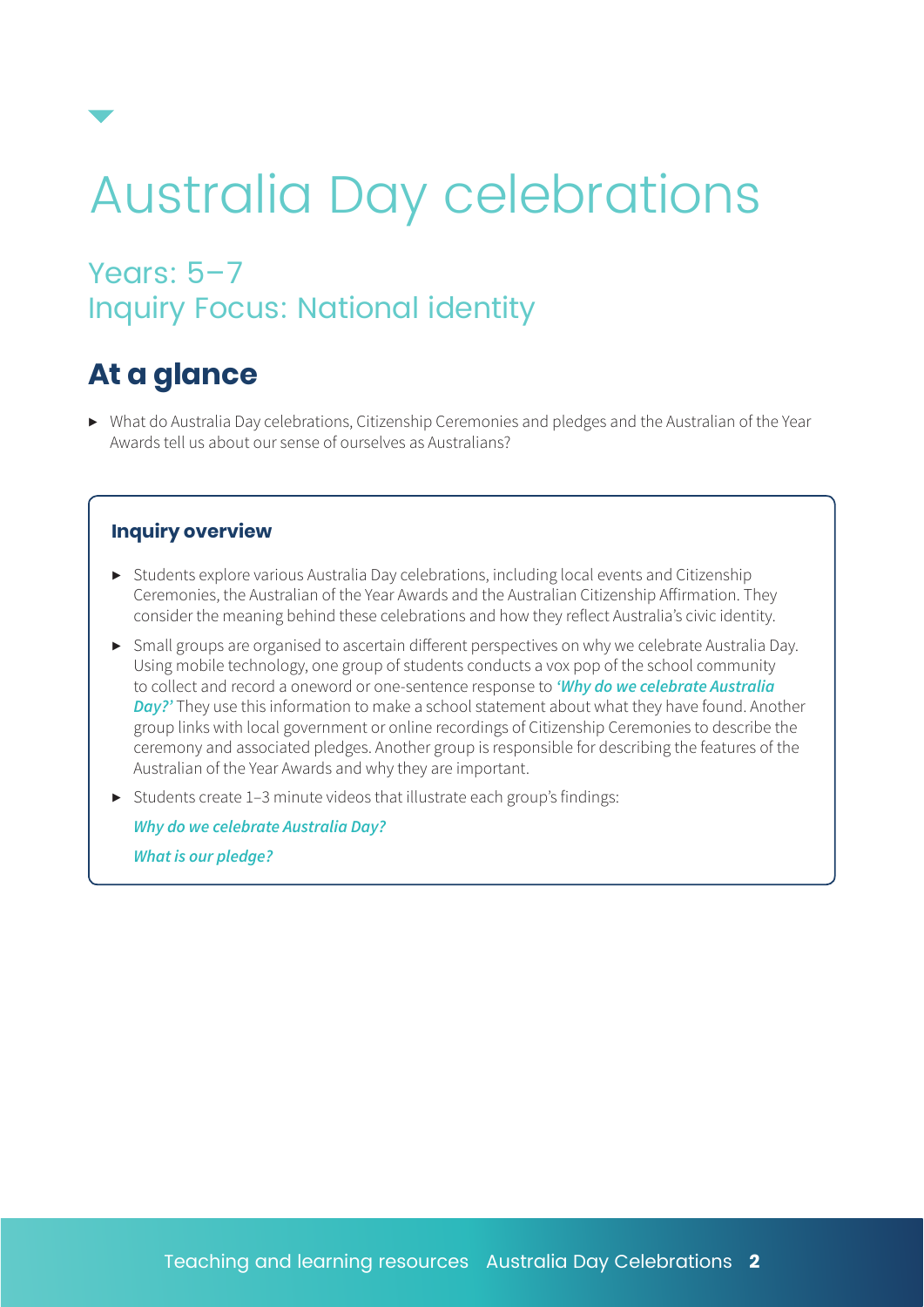# **Links to the Australian Curriculum**

#### **Years 6–7 Civics and Citizenship**

|                                       | <b>Australian Curriculum version 7.5</b>                                                                                                                                                                                                                                                                                                                                                                                                                                                                                                                                                                                                                                                                                                                                                                                                                                                                                                                                                               | <b>Australian Curriculum version 8</b>                                                                                                                                                                                                                                                                                                                                                                                                                                                                                                                                                                                                                                                                                                                                                                                                                                                                                                                                                                                                                            |
|---------------------------------------|--------------------------------------------------------------------------------------------------------------------------------------------------------------------------------------------------------------------------------------------------------------------------------------------------------------------------------------------------------------------------------------------------------------------------------------------------------------------------------------------------------------------------------------------------------------------------------------------------------------------------------------------------------------------------------------------------------------------------------------------------------------------------------------------------------------------------------------------------------------------------------------------------------------------------------------------------------------------------------------------------------|-------------------------------------------------------------------------------------------------------------------------------------------------------------------------------------------------------------------------------------------------------------------------------------------------------------------------------------------------------------------------------------------------------------------------------------------------------------------------------------------------------------------------------------------------------------------------------------------------------------------------------------------------------------------------------------------------------------------------------------------------------------------------------------------------------------------------------------------------------------------------------------------------------------------------------------------------------------------------------------------------------------------------------------------------------------------|
| <b>Knowledge and</b><br>understanding | Year <sub>6</sub><br>Who can be an Australian citizen, the formal<br>rights and responsibilities, and shared values<br>of Australian citizenship (ACHCK038)<br><b>Year 7</b><br>How values, including freedom, respect,<br>inclusion, civility, responsibility, compassion,<br>equality and a 'fair go', can promote<br>cohesion within Australian society<br>(ACHCK052)                                                                                                                                                                                                                                                                                                                                                                                                                                                                                                                                                                                                                               | Year <sub>6</sub><br>The shared values of Australian citizenship<br>and the formal rights and responsibilities of<br>Australian citizens (ACHASSK147)<br>Year <sub>7</sub><br>How values, including freedom, respect,<br>inclusion, civility, responsibility,<br>compassion, equality and a 'fair go', can<br>promote cohesion within Australian society<br>(ACHASSK197)                                                                                                                                                                                                                                                                                                                                                                                                                                                                                                                                                                                                                                                                                          |
| <b>Inquiry</b><br>and skills          | Year <sub>5</sub><br>Work in groups to identify issues and<br>$\blacktriangleright$<br>develop possible solutions and a plan for<br>action using decision making processes<br>(ACHCS032)<br>Present civics and citizenship ideas and<br>$\blacktriangleright$<br>viewpoints for a particular purpose using<br>civics and citizenship terms and concepts<br>(ACHCS033)<br>Reflect on personal roles and actions as<br>$\blacktriangleright$<br>a citizen in the school and community<br>(ACHCS034)<br>Year <sub>6</sub><br>Work in groups to identify issues and<br>$\blacktriangleright$<br>develop possible solutions and a plan for<br>action using decision making processes<br>(ACHCS044)<br>Present civics and citizenship ideas and<br>$\blacktriangleright$<br>viewpoints for a particular purpose using<br>civics and citizenship terms and concepts<br>(ACHCS045)<br>Reflect on personal roles and actions as<br>$\blacktriangleright$<br>a citizen in the school and community<br>(ACHCS046) | Year <sub>5</sub><br>Work in groups to generate responses to<br>issues and challenges (ACHASSI102)<br>Present ideas, findings, viewpoints<br>▶<br>and conclusions in a range of texts<br>and modes that incorporate source<br>materials, digital and nondigital<br>representations and discipline-specific<br>terms and conventions (ACHASSI105)<br>Reflect on learning to propose personal<br>▶<br>and/or collective action in response to<br>an issue or challenge, and predict the<br>probable effects (ACHASSI104)<br>Year <sub>6</sub><br>▶ Work in groups to generate responses to<br>issues and challenges (ACHASSI130)<br>Present ideas, findings, viewpoints<br>$\blacktriangleright$<br>and conclusions in a range of texts<br>and modes that incorporate source<br>materials, digital and nondigital<br>representations and discipline-specific<br>terms and conventions (ACHASSI133)<br>Reflect on learning to propose personal<br>and/or collective action in response to<br>an issue or challenge, and predict the<br>probable effects (ACHASSI132) |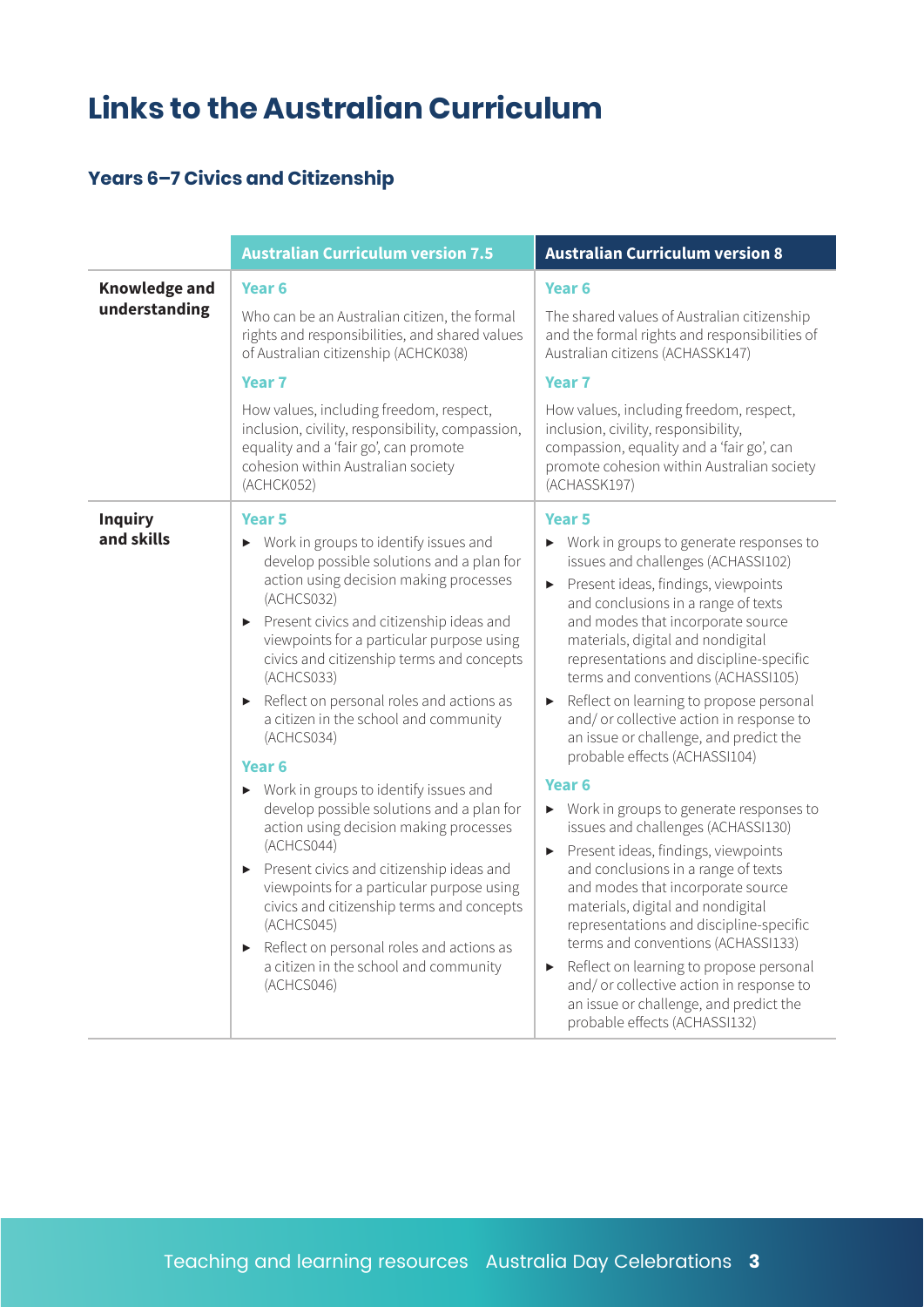# **Links to the Australian Curriculum**

#### **Years 6–7 Civics and Citizenship**

|                              | <b>Australian Curriculum version 7.5</b>                                                                                                                                                                                                                                                                                                                                                                                                                                                                                                                       | <b>Australian Curriculum version 8</b>                                                                                                                                                                                                                                                                                                                                                                                                                                                                                                                                                                                                                                                                                                                                                                                                       |
|------------------------------|----------------------------------------------------------------------------------------------------------------------------------------------------------------------------------------------------------------------------------------------------------------------------------------------------------------------------------------------------------------------------------------------------------------------------------------------------------------------------------------------------------------------------------------------------------------|----------------------------------------------------------------------------------------------------------------------------------------------------------------------------------------------------------------------------------------------------------------------------------------------------------------------------------------------------------------------------------------------------------------------------------------------------------------------------------------------------------------------------------------------------------------------------------------------------------------------------------------------------------------------------------------------------------------------------------------------------------------------------------------------------------------------------------------------|
| <b>Inquiry</b><br>and skills | Year <sub>7</sub><br>Critically analyse information and ideas<br>$\blacktriangleright$<br>from a range of sources in relation to<br>civics and citizenship topics and issues<br>(ACHCS056)<br>Use democratic processes to reach<br>▶<br>consensus on a course of action relating<br>to a civics or citizenship issue and plan<br>for that action (ACHCS058)<br>Present evidence-based civics and<br>ь<br>citizenship arguments using subject<br>specific language (ACHCS059)<br>Reflect on their role as a citizen in<br>▶<br>Australia's democracy (ACHCS060) | Year <sub>7</sub><br>Analyse primary and secondary sources<br>to identify values and perspectives<br>on people, actions, events, issues<br>and phenomena, past and present<br>(ACHASSI157)<br>Collaborate to generate alternatives in<br>▶<br>response to an issue or challenge, and<br>compare the potential costs and benefits<br>of each (ACHASSI160)<br>Present ideas, findings, viewpoints,<br>explanations and conclusions in a range<br>of texts and modes that incorporate<br>source materials, citations, graphic<br>representations and discipline-specific<br>terms, conventions and concepts<br>(ACHASSI163)<br>Reflect on learning to propose personal<br>and/or collective action in response<br>to an issue or challenge, taking<br>into account different perspectives,<br>and describe the expected effects<br>(ACHASSI162) |
| General<br>capabilities      | Critical and creative thinking, Ethical understanding, Information and communication<br>technology capability, Literacy, Personal and social capability                                                                                                                                                                                                                                                                                                                                                                                                        |                                                                                                                                                                                                                                                                                                                                                                                                                                                                                                                                                                                                                                                                                                                                                                                                                                              |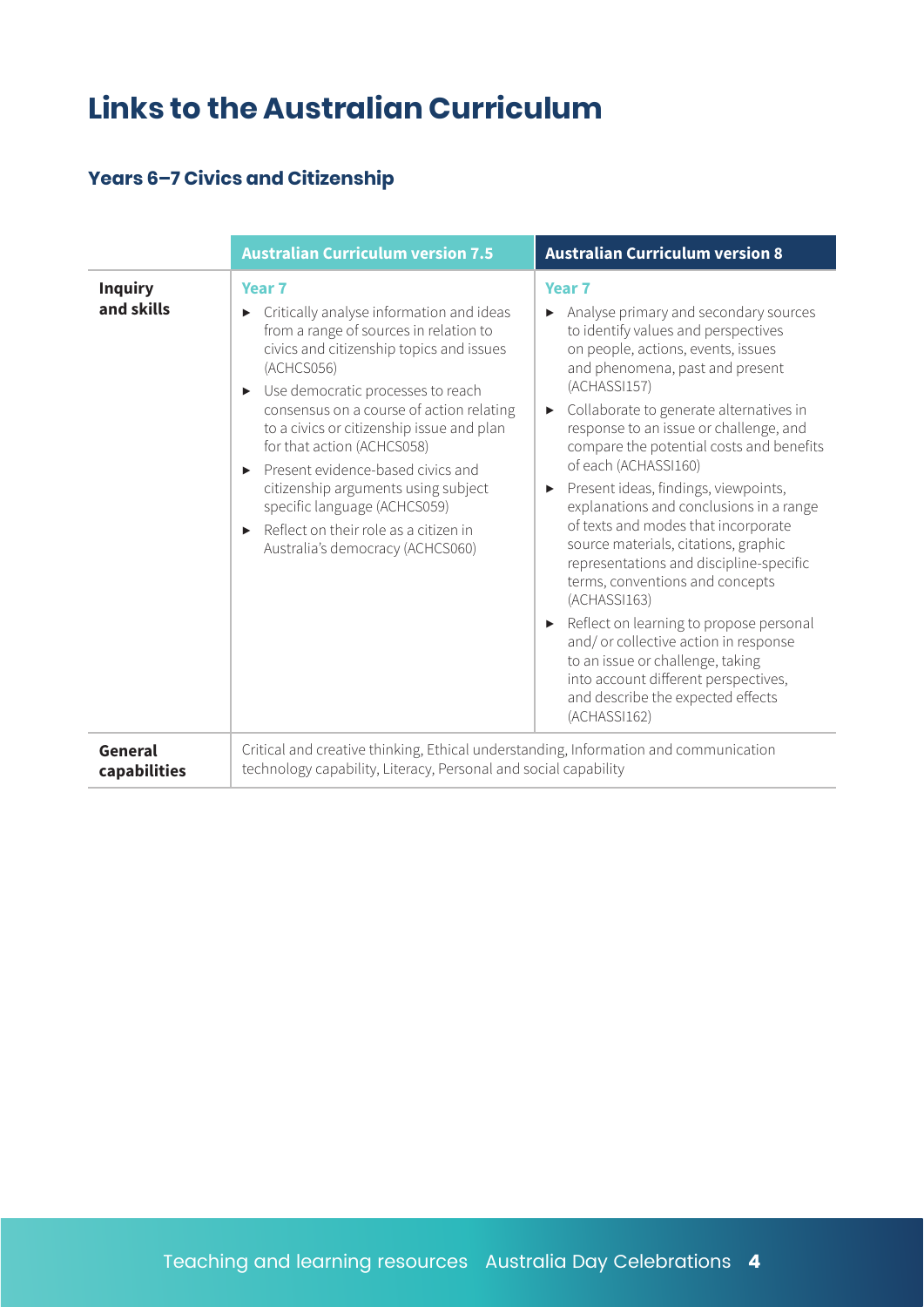### **Getting started**

The following 'getting started' activities encourage students to reflect on the different ways in which Australia Day is recognised across Australia. It is important that students understand the diverse nature of the celebrations and, more importantly, what the celebrations can tell us about ourselves and what we value.

Equally, it is important that students recognise that for many First Australians, Australia Day is not celebrated as a marker of the foundation of European settlement in Australia but as a commemoration of invasion and also of survival.

#### **How is Australia Day celebrated?**

**1.** After sharing experiences, have a whole-class discussion about celebrating Australia Day.

- ▶ What were some common experiences (eg attending a large event such as fireworks, hosting a barbecue for family and friends or … doing things the same as every other day)?
- ▶ How do people in your household talk about Australia Day?
- ▶ Make a summary of common and different experiences about celebrating Australia Day.
- **2.** It is important that students understand that there are different ways that Australia Day might be celebrated, or not celebrated.

Point out that many First Australians mark 26 January in different ways, some commemorating it as the Day of Mourning or Invasion Day, others recognising it as Survival Day, celebrating the continuance of their culture. Share the information sheet provided by Reconciliation Australia (www.reconciliation.org.au/wpcontent/uploads/2014/02/Lets-Talk-26-January.pdf ). Invite students to research local and national Survival Day events such as the Saltwater Freshwater Festival, Belgrave Survival Day and Tandanya Survival Day, and ensure that these contributions and activities of these the celebrations are added to the summary created in Step 1.

**Note:** students may have explored this topic in Year 4 as part of their humanities curriculum. However, there are many opportunities to extend this unit by exploring some of the history around the Day of Mourning commemoration and the emergence of Survival Day celebrations in more recent times. Further sources of information can be found at the following sites:

- ▶ *www.australiaday.org.au/australia-day/reconciliation*
- ▶ *www.australiaday.com.au/about/indigenous-australians*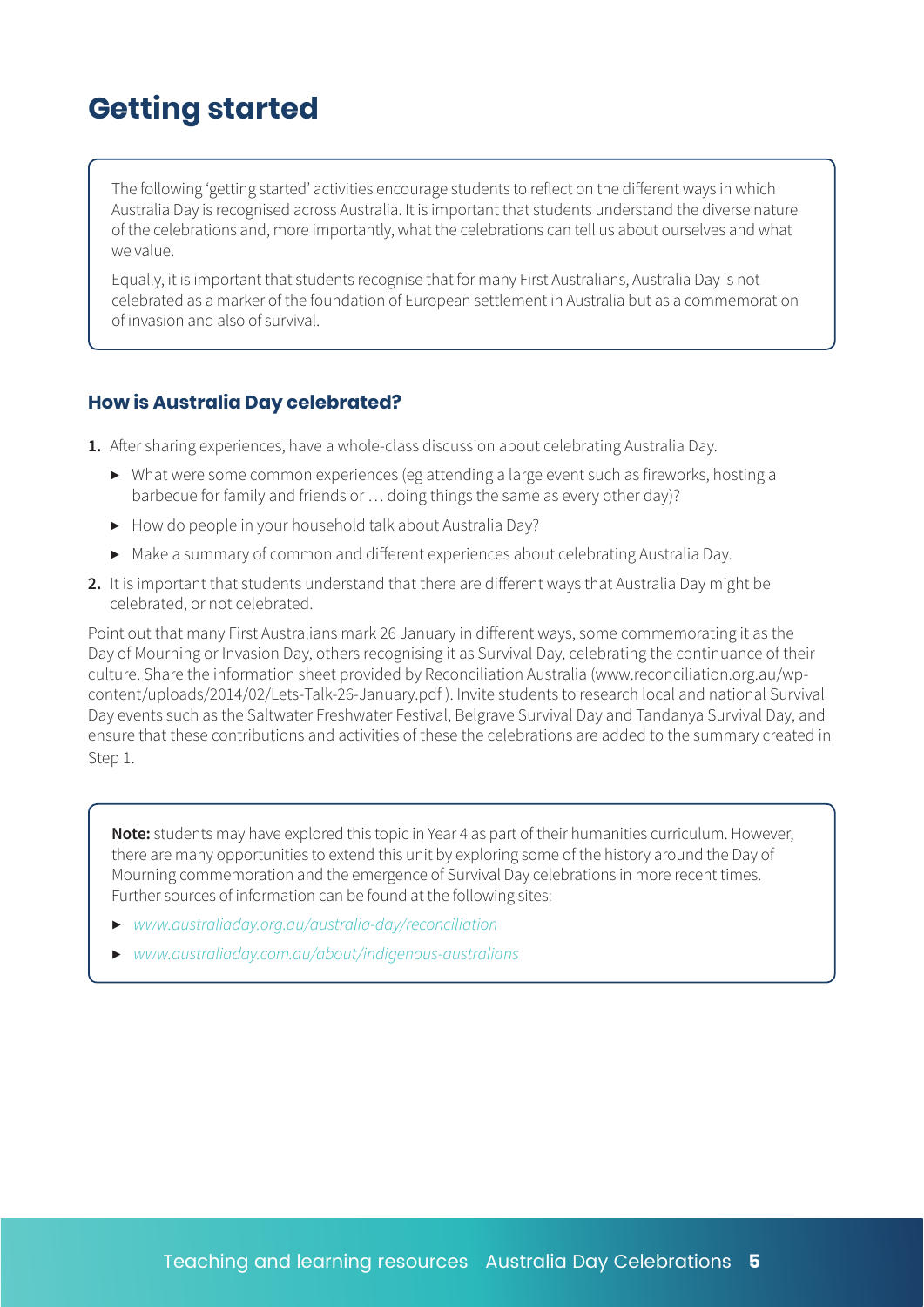- **3.** Display #AustraliaDay Your Way (*www.your.australiaday.org.au*) for a selection of tweets on what Australians did on Australia Day last year. Consider a selection of up to 20 tweets and images. Make a list of what people are doing and saying. Also watch a video on ABC Splash highlighting the diversity of Australia Day activities (*http://splash.abc.net.au/home#!/media/598837/full-on-aussies*).
	- ▶ What do these tweets, images and video tell us about how people celebrate Australia Day?
	- ▶ How do these tweet, images and video compare with our class's experiences of celebrating Australia Day?

**Note:** #AustraliaDay Your Way is a curated collection of tweets drawn from Twitter on Australia Day. Access to Twitter is not required to view the images. Links to the original posts are active.

**4.** 4. As a class use students' experiences and the tweets to discuss:

- ▶ What do you think we are actually celebrating on Australia Day?
- ▶ To what extent are the reasons for celebrating Australia Day the same for all of us?
- $\triangleright$  How do others in our school, our community and Australia as a whole understand what we are celebrating? How might we find out?

#### **Process**

#### **How does the school, community and Australia celebrate Australia Day?**

- **1.** Reflect on the previous activity about how and what we celebrate on Australia Day.
- **2.** Discuss as a class:
	- ▶ How will we find out what others understand about what we are celebrating about Australia on Australia Day?
	- ▶ Who might we ask to investigate (eg people in the school, family and friends or others)?
	- $\blacktriangleright$  How will we use this information?
- **3.** Divide the class into three groups, each focusing on Australia Day ideas and activities for different people:
	- $\triangleright$  Group 1: The school community
	- ▶ Group 2: The local community
	- $\triangleright$  Group 3: Australia as a whole

Each group conducts an investigation using the suggested guidelines below and reports their findings back to the class.

**Note:** Students' participation and output from the group task may form the basis of their assessment in this investigation. See the relevant section at the end of this investigation.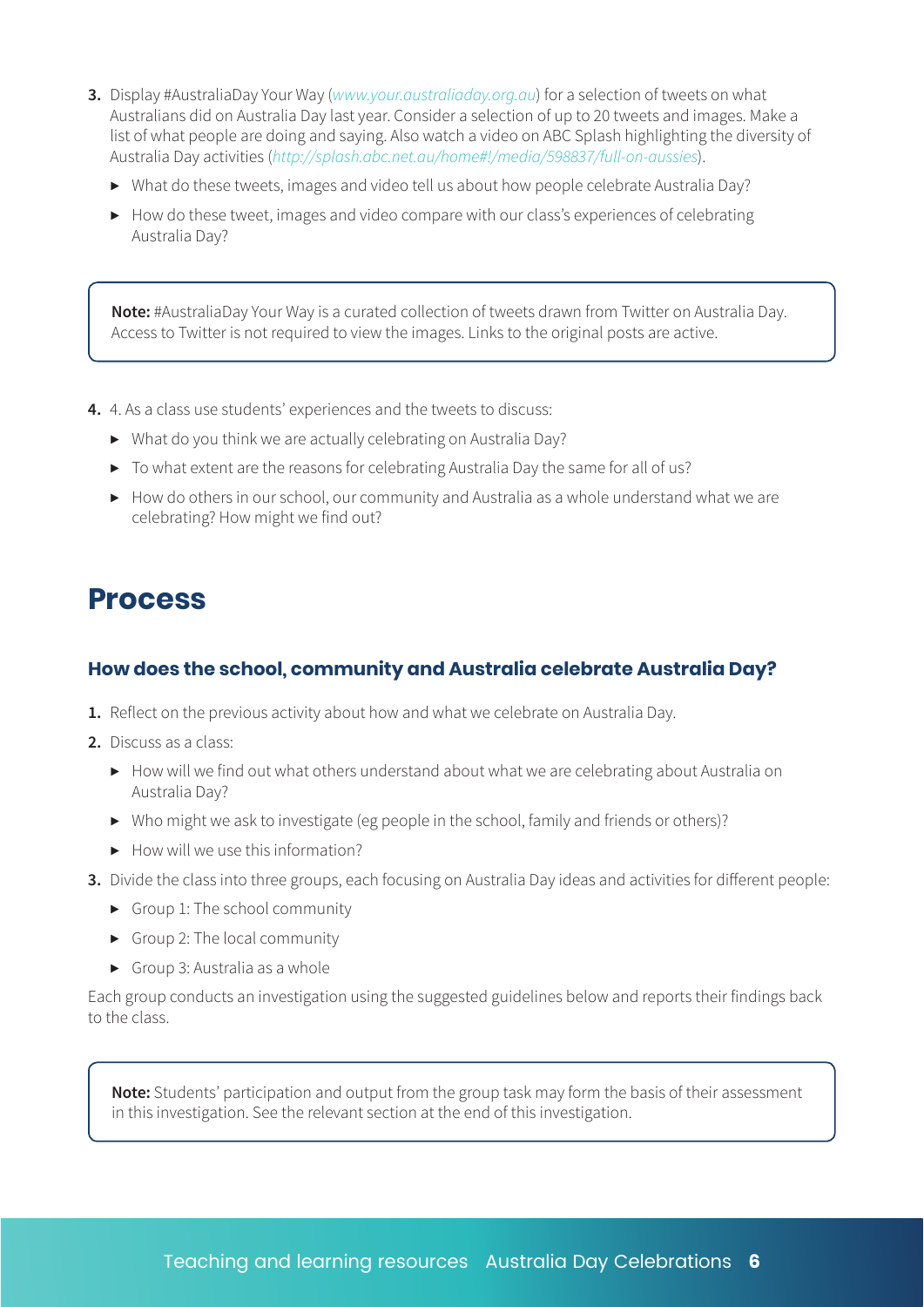| <b>Group</b>                                                                                             | <b>Responsibility</b>                                                                                                                                                                                                                                                                                                                                       |
|----------------------------------------------------------------------------------------------------------|-------------------------------------------------------------------------------------------------------------------------------------------------------------------------------------------------------------------------------------------------------------------------------------------------------------------------------------------------------------|
| Group 1: School<br>community - what<br>are we celebrating<br>about Australia on<br><b>Australia Day?</b> | This group conducts a vox pop of a sample of opinions from people in the school<br>community.<br>a. Ensure that students understand:<br>• the purpose of the vox pop, including a statement to be shown to participants                                                                                                                                     |
|                                                                                                          | that explains the activity and how results will be used<br>• ethical issues (eg asking permission to use interviewees' answers and to                                                                                                                                                                                                                       |
|                                                                                                          | photograph them, and being respectful of people's responses and any relevant<br>school policies)                                                                                                                                                                                                                                                            |
|                                                                                                          | • organisation of who will be asked to participate, when this will occur and which<br>students will ask the questions and film the responses.                                                                                                                                                                                                               |
|                                                                                                          | <b>b.</b> Run a practice session with peers to ensure that all students have access to and<br>are familiar with using digital technologies to record responses and to take photos<br>of participants.                                                                                                                                                       |
|                                                                                                          | c. Students conduct the vox pop interviews. They ask: What do we celebrate about<br>Australia on Australia Day?                                                                                                                                                                                                                                             |
|                                                                                                          | They discourage responses such as 'being Australian', and instead probe for further<br>understandings about what this means.                                                                                                                                                                                                                                |
|                                                                                                          | $d.$ Students edit the vox pop interviews and create a 1-3 minute summary video of<br>the highlights. They show the video to the class.                                                                                                                                                                                                                     |
|                                                                                                          | <b>Extension:</b> To what extent were there differences in responses between certain<br>groups (eg males and females; children, young people, older people; First Australians<br>and other Australians; people from different ethnic and cultural backgrounds; people<br>newly arrived in Australia and those who have lived in Australia all their lives)? |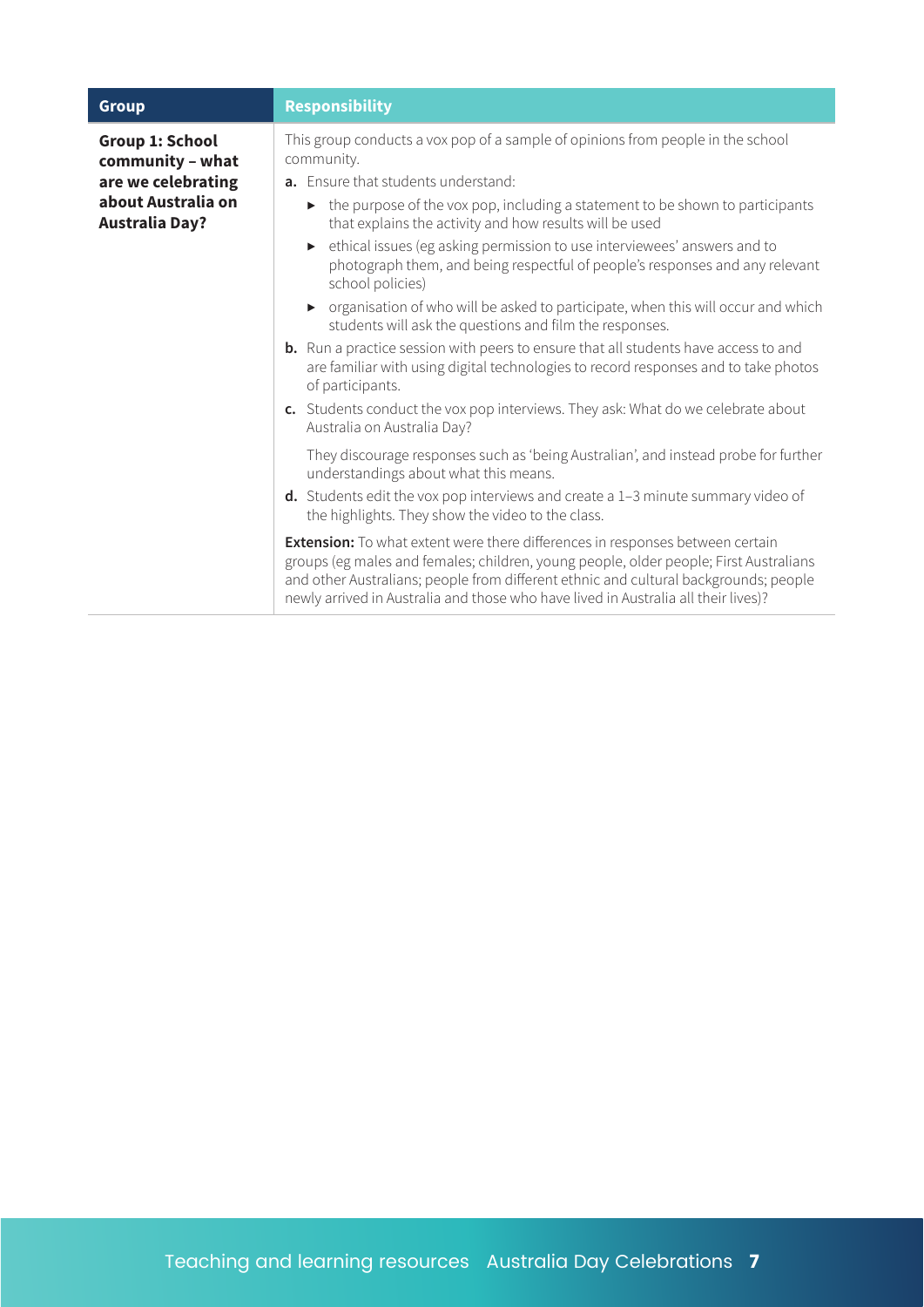| <b>Group</b>                                                                                                                                                       | <b>Responsibility</b>                                                                                                                                                                                                                                                                                                                                                                                                                                                                           |
|--------------------------------------------------------------------------------------------------------------------------------------------------------------------|-------------------------------------------------------------------------------------------------------------------------------------------------------------------------------------------------------------------------------------------------------------------------------------------------------------------------------------------------------------------------------------------------------------------------------------------------------------------------------------------------|
| <b>Group 2: Citizenship</b><br><b>Ceremonies and the</b><br><b>Australian Citizenship</b><br><b>Affirmation - what</b><br>are we celebrating<br>about Australia on | This group explores the local Citizenship Ceremony and the Australian Citizenship<br>Affirmation to consider what we are celebrating about Australia on Australia Day.<br>a. a) Explore a range of recent Citizenship Ceremonies and school-based ceremonies<br>from the Australian Affirmation website (www.australianaffirmation.org.au/<br>casestudies).                                                                                                                                     |
| <b>Australia Day?</b>                                                                                                                                              | Students could view examples of full Citizenship Ceremonies such as the National<br>Flag Raising and Citizenship Ceremony from the ABC website (www.abc.net.au/<br>australiaday/ceremony.htm).                                                                                                                                                                                                                                                                                                  |
|                                                                                                                                                                    | This is an extended broadcast (more than one hour), so you may want students<br>to view only a portion of the broadcast, which typically breaks into three major<br>sections:                                                                                                                                                                                                                                                                                                                   |
|                                                                                                                                                                    | Welcome to Country<br>▶                                                                                                                                                                                                                                                                                                                                                                                                                                                                         |
|                                                                                                                                                                    | The Prime Minister's welcome                                                                                                                                                                                                                                                                                                                                                                                                                                                                    |
|                                                                                                                                                                    | Citizenship Ceremony.                                                                                                                                                                                                                                                                                                                                                                                                                                                                           |
|                                                                                                                                                                    | Recordings of local Citizenship Ceremonies are also available on YouTube.                                                                                                                                                                                                                                                                                                                                                                                                                       |
|                                                                                                                                                                    | <b>b.</b> All students in this group investigate:                                                                                                                                                                                                                                                                                                                                                                                                                                               |
|                                                                                                                                                                    | • where the most recent ceremony was held, the numbers of people who<br>attended and if possible where they were from                                                                                                                                                                                                                                                                                                                                                                           |
|                                                                                                                                                                    | what people need to do to become an Australian citizen (www.australia.gov.<br>▶<br>au/information-and-services/immigration-and-visas/australian-citizenship)                                                                                                                                                                                                                                                                                                                                    |
|                                                                                                                                                                    | what mementoes they are given after the ceremony<br>▶                                                                                                                                                                                                                                                                                                                                                                                                                                           |
|                                                                                                                                                                    | what people pledge when they become an Australian citizen and why there are<br>▶<br>two pledges (www.border.gov.au/Trav/Citi/Citi/Australian-citizenship-pledge).                                                                                                                                                                                                                                                                                                                               |
|                                                                                                                                                                    | c. People who were born in Australia can also say the Australian Citizenship<br>Affirmation (www.australianaffirmation.org.au). What do you think the Citizenship<br>Affirmation means? Why might Australian people want to say this? Do you think<br>there is anything missing from this statement?                                                                                                                                                                                            |
|                                                                                                                                                                    | Note: Encourage students to consider commitments to other values (eg respect<br>for different cultural groups, social justice and help for those in need). Are there<br>particular school values that could be incorporated? An example of pledges or<br>verbal commitments in the medical fraternity can be found at http://changeday.<br>com.au. Examples of schools holding an Australian Citizenship Affirmation<br>Ceremony can be found at www.australianaffirmation.org.au/case-studies. |
|                                                                                                                                                                    | d. Prepare a 1-3 minute video that summarises this part of the investigation:                                                                                                                                                                                                                                                                                                                                                                                                                   |
|                                                                                                                                                                    | What do the Ceremonies and the Australian Citizenship Affirmation tell us about<br>what we celebrate about Australia on Australia Day?                                                                                                                                                                                                                                                                                                                                                          |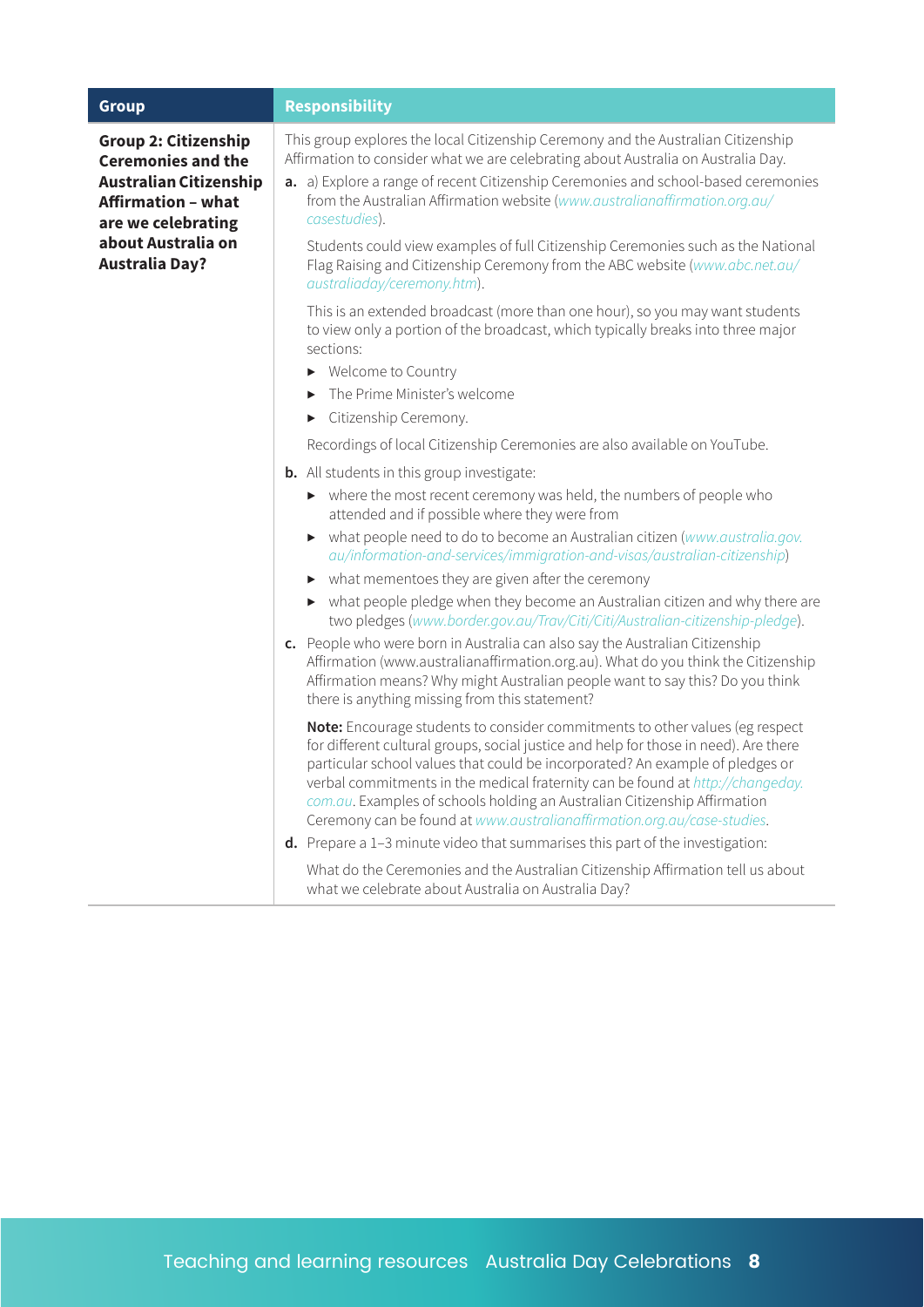| <b>Group</b>                                                                                                             | <b>Responsibility</b>                                                                                                                                                                                                                                                                                                                     |
|--------------------------------------------------------------------------------------------------------------------------|-------------------------------------------------------------------------------------------------------------------------------------------------------------------------------------------------------------------------------------------------------------------------------------------------------------------------------------------|
| <b>Group 3: Australian</b><br>of the Year Awards<br>– what are we<br>celebrating about<br>Australia on Australia<br>Day? | <b>a.</b> All students in this group investigate:<br>• How many categories of the Australian of the Year Awards are there?<br>What are they?<br>What criteria are used to decide who wins the Australian of the Year Awards?<br>Who currently holds the Award for each category? Why?                                                     |
|                                                                                                                          | Refer to the following links:<br>▶ www.australianoftheyear.org.au/the-awards<br><b>b.</b> Nominate pairs in this group to read the entries for each category finalist in one of<br>each of the states and territories (eg Australian of the Year, Senior Australian of the<br>Year). Refer to: www.australianoftheyear.org.au/honour-roll |
|                                                                                                                          | c. Who would they have chosen? Why?<br>d. To what extent do you think each of the award winners deserved the award? Give<br>reasons for your opinion.<br><b>e.</b> Students prepare a 1–3 minute video of the Australian of the Year Awards and how                                                                                       |
|                                                                                                                          | this indicates what we celebrate about Australia on Australia Day.                                                                                                                                                                                                                                                                        |

- **4.** As a class synthesise the ideas by using a graphic organiser such as a Venn diagram or a concept map. Compare the findings of each group's video, noting similarities and differences in views expressed by others.
- **5.** Why do we celebrate Australia Day? Think about what we have learned. What does this tell us about ourselves? What is important to us?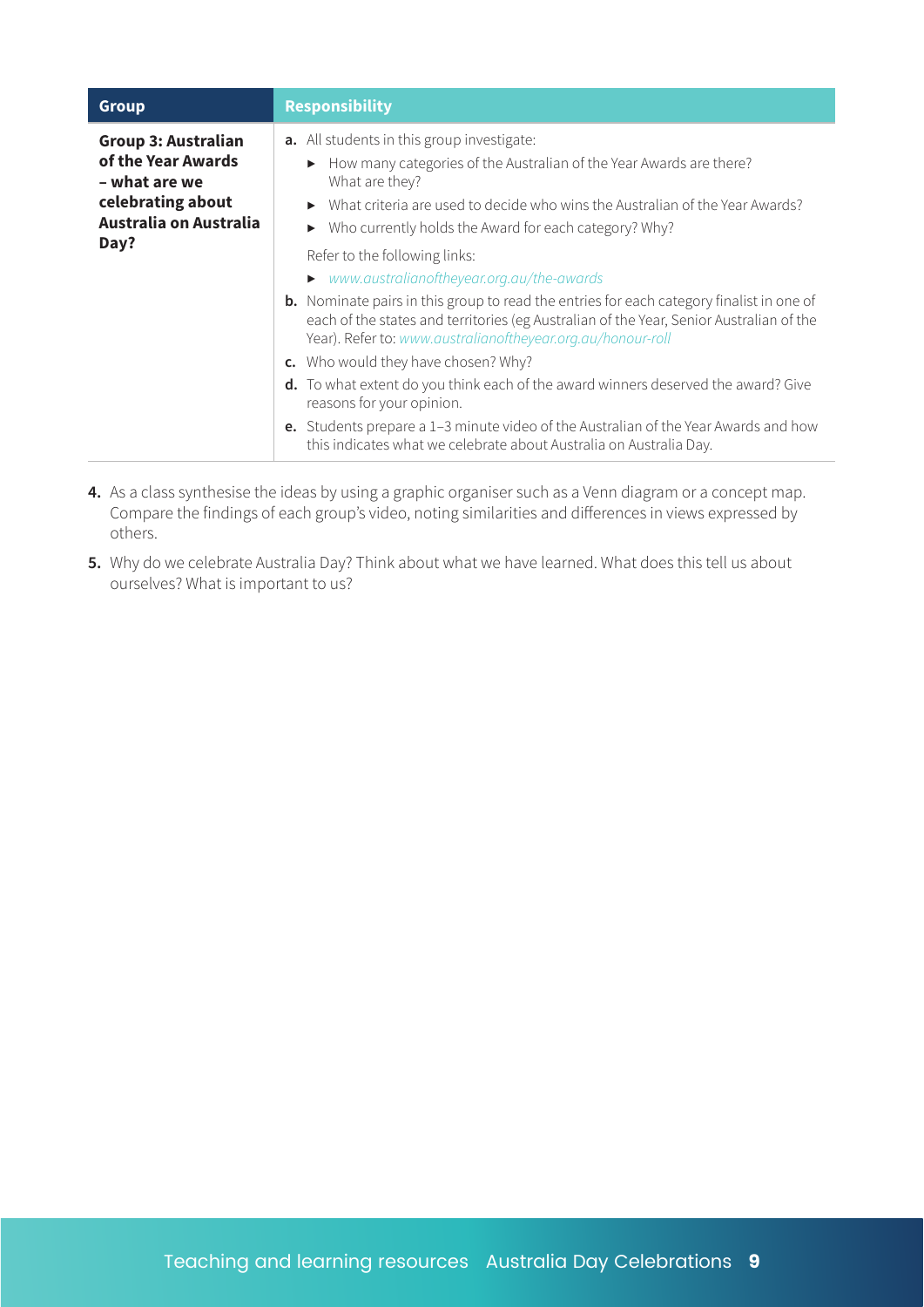### **Action options**

What can we do with what we have found out?

- **1.** Students can prepare their own 'class citizenship' ceremony, writing words and pledges that reflect their understanding of citizenship, identity and belonging. Use of symbols and meaningful and 'authentic' certificates should be encouraged.
- **2.** Students create their own videos using mobile devices as they make their pledge. Alternatively, have them add their pledge to a display board (perhaps in an assembly area) or a class webpage that they can revisit during the year.
- **3.** Timely reconnections with these pledges can be featured throughout the year.

### **Looking back, looking forward: looking out and looking in**

After engaging with this inquiry sequence, students consider:

- ▶ What does being Australian mean to others?
- ▶ What does being Australian mean to me?

### **Assessment**

#### **Assessment task: Video**

Small groups prepare a 1–3 minute video of what we celebrate about Australia on Australia Day.

#### **Suggested assessment criteria**

| <b>Extent to which the group</b>                                                                                                                                              | Low | <b>Medium</b> | <b>High</b> |
|-------------------------------------------------------------------------------------------------------------------------------------------------------------------------------|-----|---------------|-------------|
| was able to use evidence from their investigation to what articulate what<br>we celebrate about Australia on Australia Day                                                    |     |               |             |
| was able to synthesise a range of views into a coherent video                                                                                                                 |     |               |             |
| completed all questions and requirements                                                                                                                                      |     |               |             |
| provided information that was clearly organised                                                                                                                               |     |               |             |
| used appropriate research strategies for their group project (eg internet<br>searches, use of NADC website, contact with local councils, interviewing)<br>to find information |     |               |             |
| cooperated with others to complete all set tasks                                                                                                                              |     |               |             |
| completed all tasks on time                                                                                                                                                   |     |               |             |
| other (teacher or students to insert)                                                                                                                                         |     |               |             |